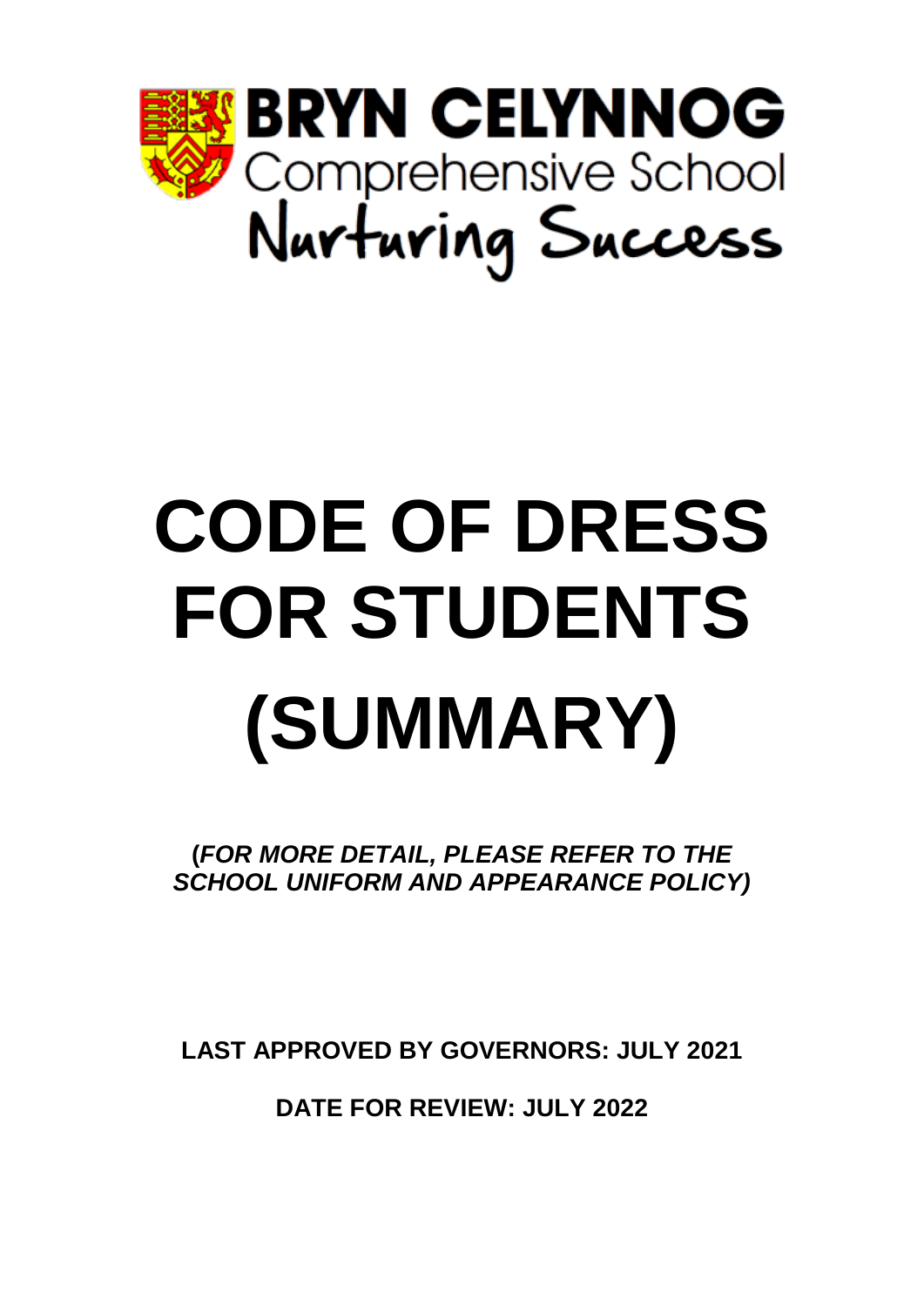## **BRYN CELYNNOG COMPREHENSIVE SCHOOL**

## **CODE OF DRESS FOR STUDENTS**

## **YEARS 7-11**

#### **Boys**

- Sky-blue polo shirt with school logo
- Black V-necked jumper or sweatshirt with school logo
- Black, tailored school trousers (not skin-tight, not denim)
- Sensible plain black footwear (no trainers)
- Plain black coat (no hoodies)

#### **Girls**

- Sky-blue polo shirt with school logo
- Black V-necked jumper or cardigan with school logo
- Black, tailored school trousers (not skin-tight, not leggings, not denim) or
- Black school skirt of an appropriate length
- Sensible plain black footwear (no trainers)
- Plain black coat (no hoodies)

## **Jewellery, accessories, hairstyles and facial piercings**

- Hairstyles and hair colours should be natural (e.g. not 'Mohican', not dyed pink, etc). Students with extreme styles or colours will be isolated or sent home. The emphasis should be on learning, not making a fashion statement.
- Makeup should be discreet and appropriate for school.
- Jewellery should be restricted to stud earrings (not hoops, for reasons of health and safety), and a watch.
- Facial piercings are not permitted.
- Mobile phones must not be used inside school buildings. If a student contravenes this rule, the phone will be confiscated, locked in the school safe and must be collected by a parent.
- School bags should be large enough to carry an A4 ring-binder file.
- Valuable items should not be brought into school at all.

## **NOTE: The final decision on queries regarding the dress code is at the discretion of the Headteacher.**